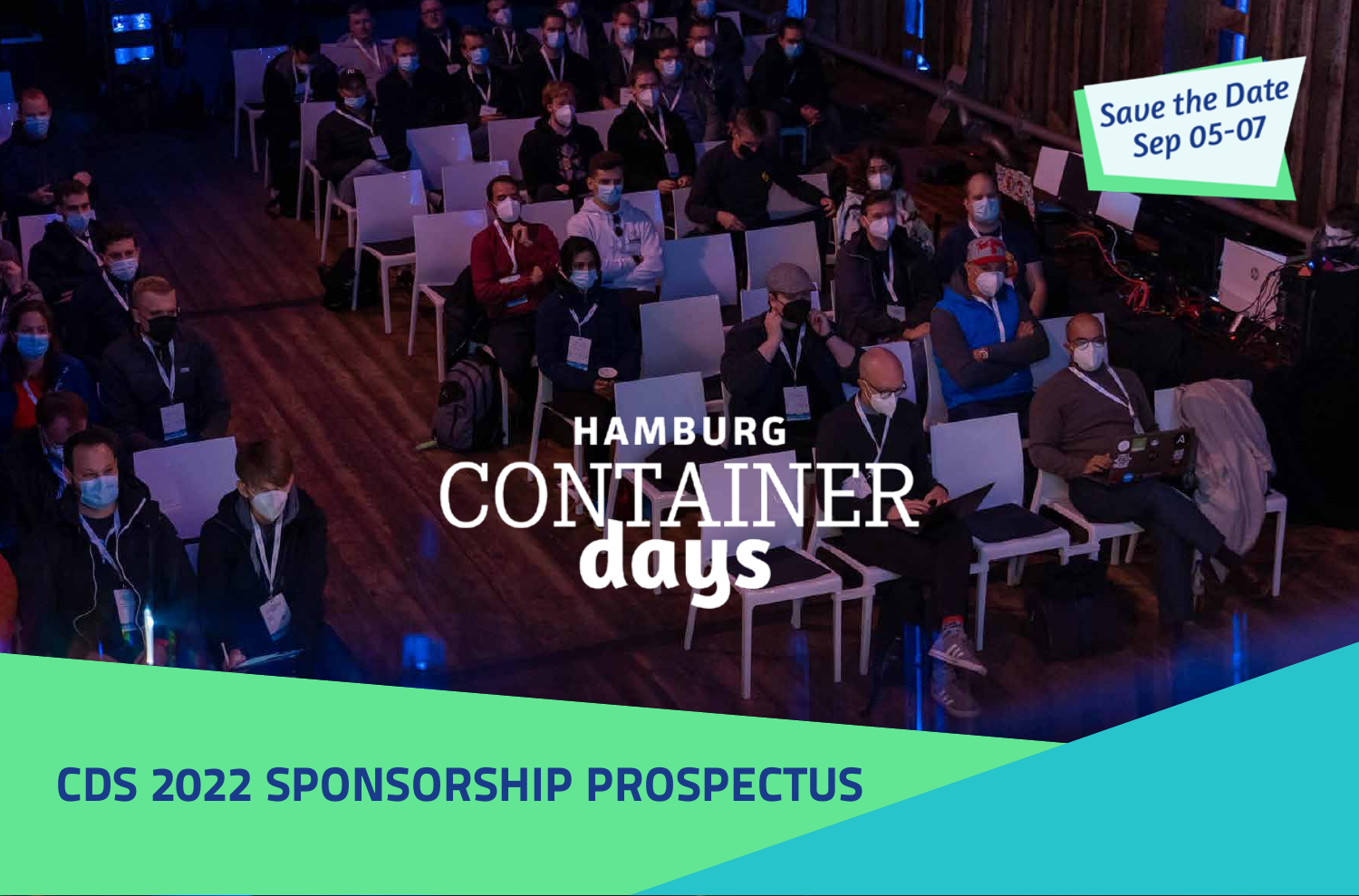# **MOIN MOIN!**

The sails are finally set for the next edition of ContainerDays from September 05-07 and just like last year, we are going hybrid again with over 2000 attendees expected. As usual, Hamburg is our city of choice for the onsite part and we'll provide an engaging and personalized platform for our online attendees. It is the perfect place to discuss the past, present, and future of cloud native technologies with people from around the world.

This is your opportunity to present your company and enjoy plenty of benefits including networking, lead generation activities, free conference passes, and a lot more. Take a look at our Sponsorship Packages and find out whether you are a Captain, a Chief Officer or an Engineer.

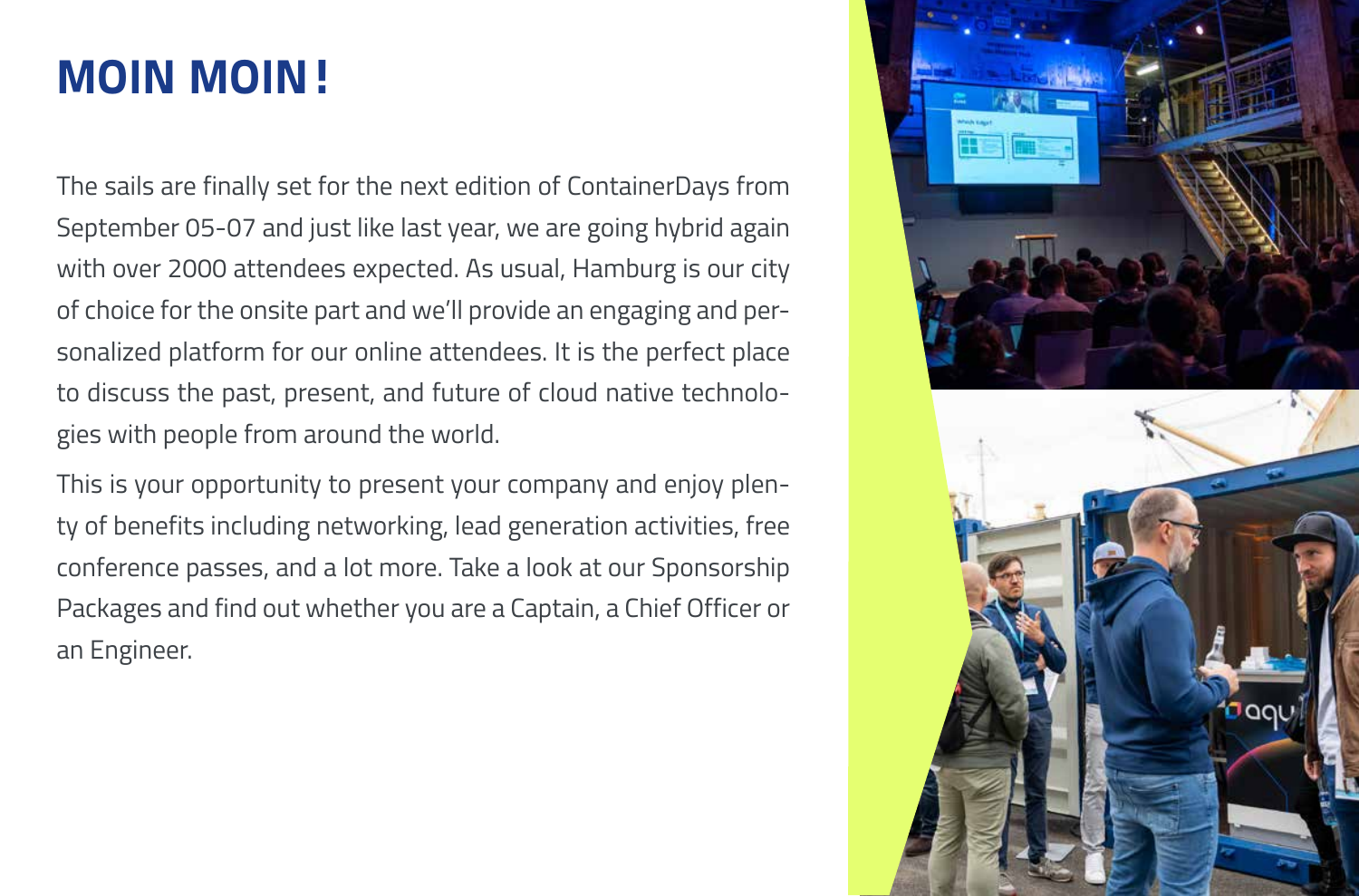## **2021 MEDIA & ATTENDEES FEEDBACK**

 "I had a wonderful time at @ConDaysEU. Many thanks to the fantastic team from @Kubermatic for bringing us back together in Hamburg."

**@Manuel Stößel**

"Going back to in-person (or hybrid in this case) was a great feeling for me. I was reminded of what I enjoyed about conferences, such as meeting new people, experiencing new places, hearing case studies, and speaking directly to people to answer questions or problems."

**@Chris Ward**

"Thank you @ConDaysEU for being an amazing and inclusive event. it was a blast being on stage! Hopefully we see each other again in 2022."

**@Mario Fahlandt**

We are excited to build on this success even more next year!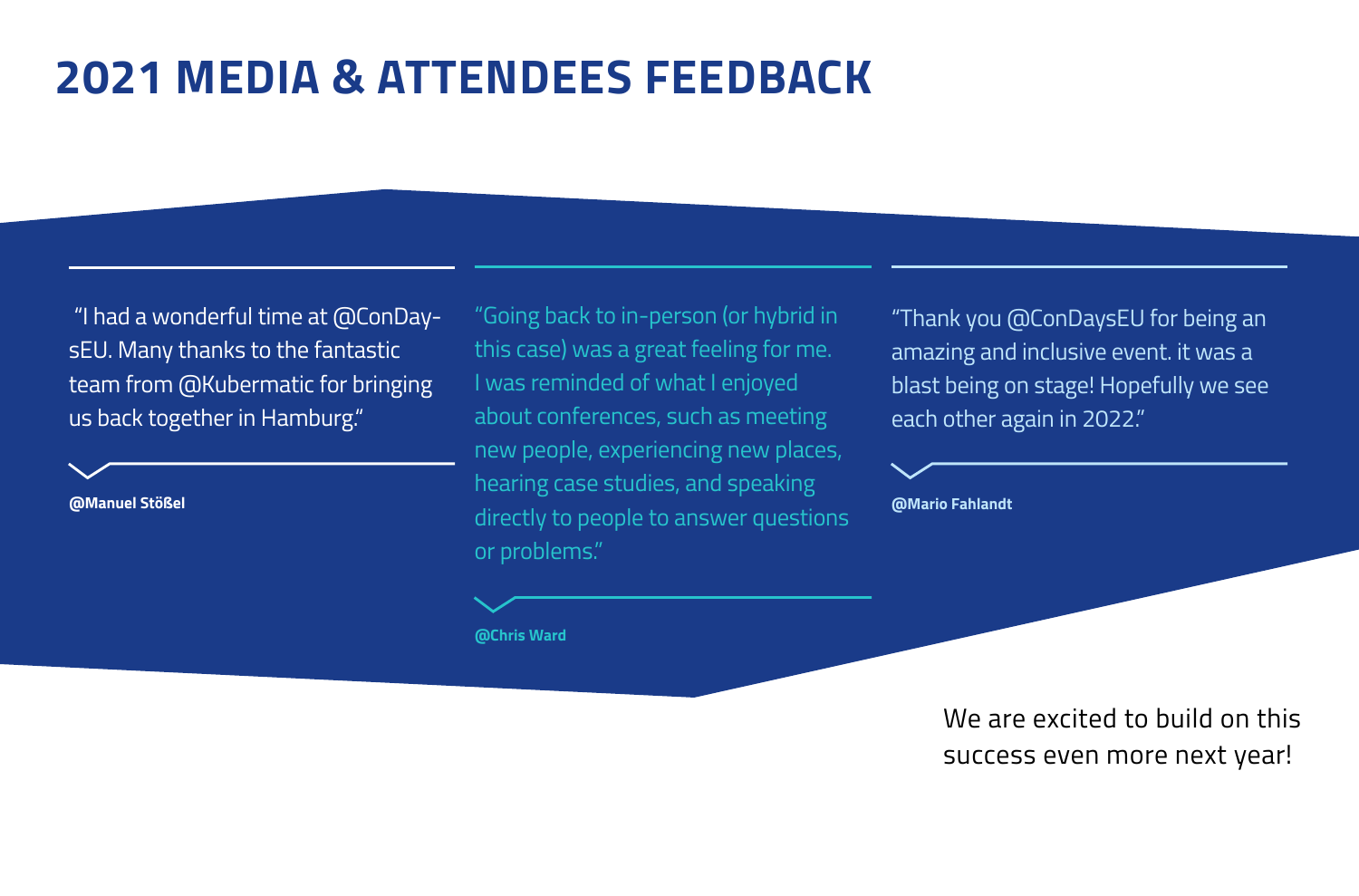# **2021 ATTENDANCE NUMBERS & FIGURES**



### **1,700 ATTENDEES**

320 onsite & 1,470 online (90% attendance rate)

## **SESSIONS**

More than 80 international speakers (12% women) 74 sessions (keynotes & talks) 6 workshops



## **DEMOGRAPHICS**



45% Germany 16% India 6% United States

3% Netherlands 3% Great Britain 3% Poland

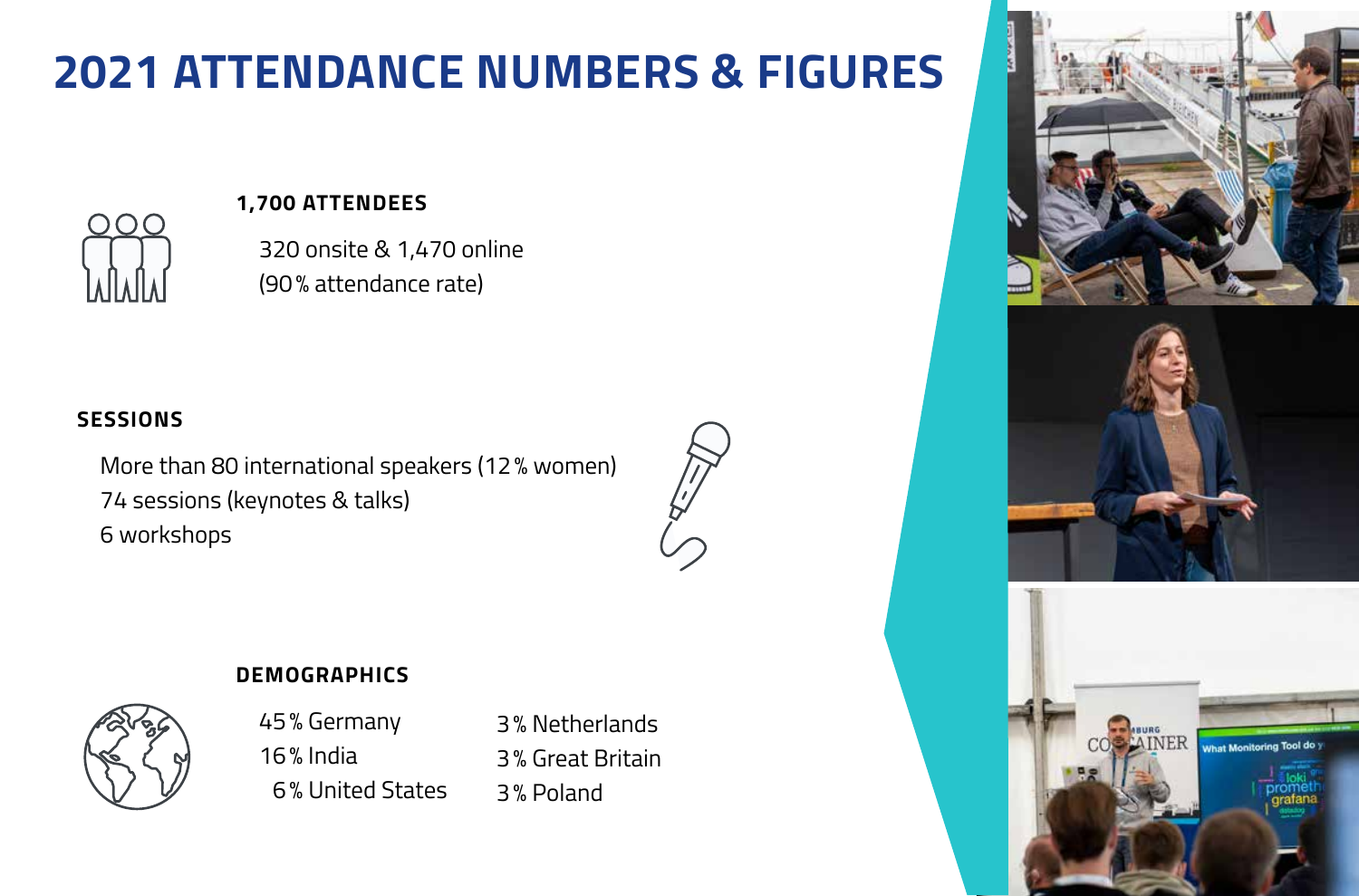# **2021 AUDIENCE SNAPSHOT**

#### **ATTENDEES' JOB FUNCTION:**



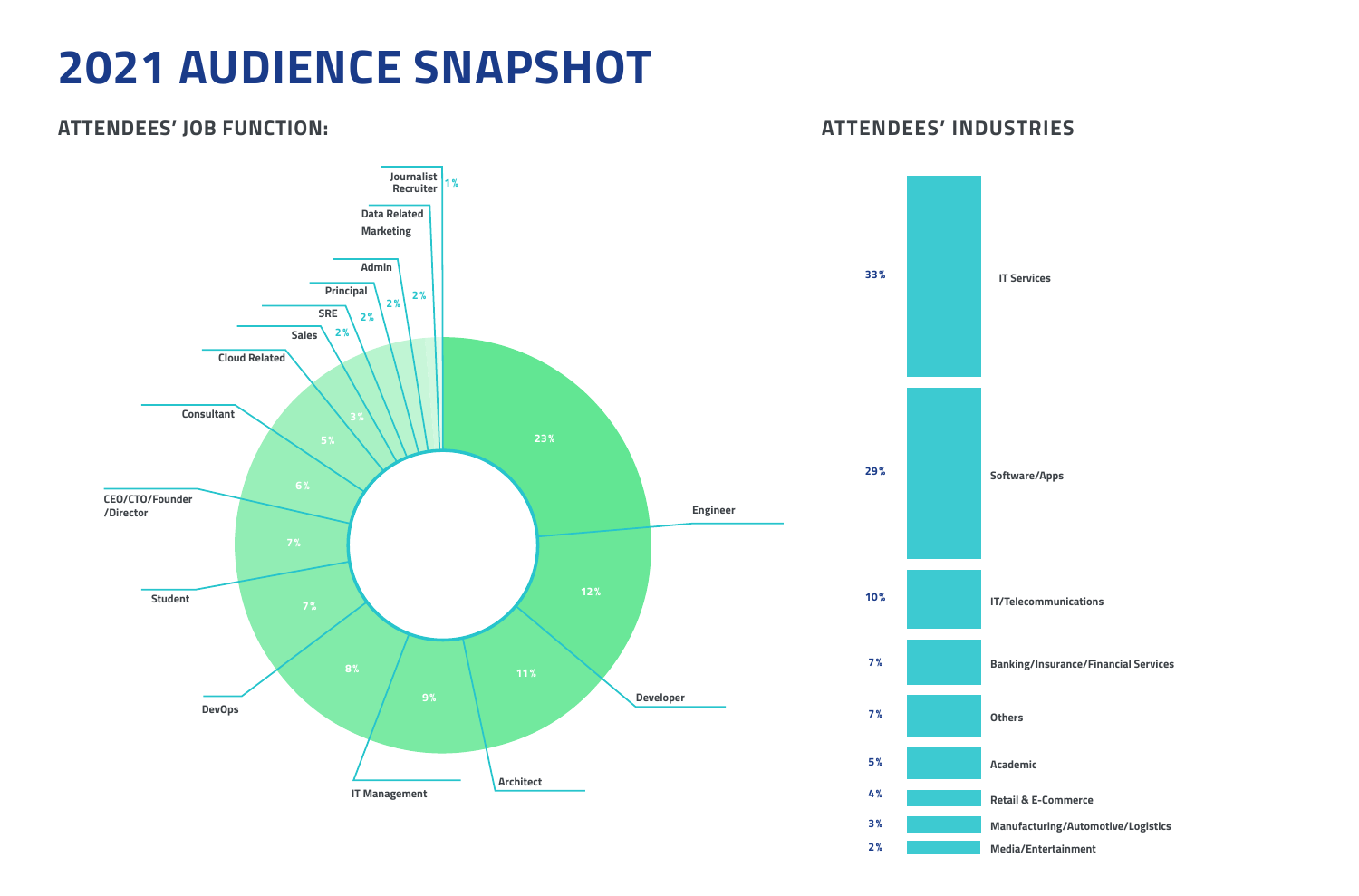# **CDS22 LINEUP**

- 2 days with 80+ onsite & online sessions on four stages
- •More than 6 hands-on workshops
- 2000+ (800 onsite) participants from across Europe
- •Engaging exhibition area onsite & online
- •Networking opportunities to meet with attendees, speakers, and sponsors

## **September 05-06**

• Main conference

## **September 07**

• Post-conference workshops

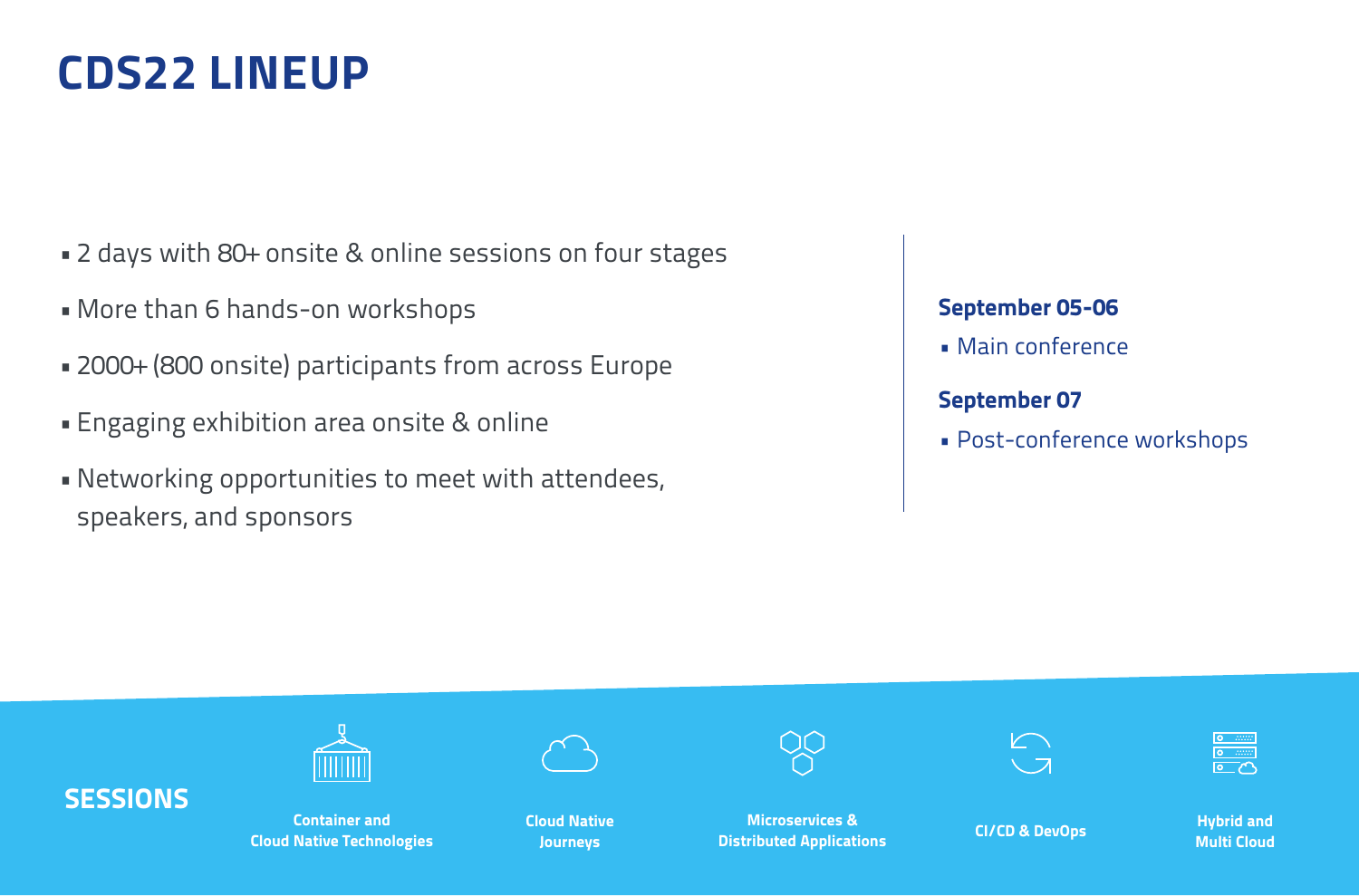# **SPONSOR PACKAGES**

| 2022                                                    |                                            |                                                    |                                                    |                                                    |                                            |                                                    |                                                    |                                                    |
|---------------------------------------------------------|--------------------------------------------|----------------------------------------------------|----------------------------------------------------|----------------------------------------------------|--------------------------------------------|----------------------------------------------------|----------------------------------------------------|----------------------------------------------------|
|                                                         | Only 1 left                                | Only 1 left                                        |                                                    |                                                    |                                            |                                                    |                                                    |                                                    |
|                                                         | Captain                                    | <b>Chief Officer</b>                               | <b>Engineer</b>                                    | <b>Sailor</b>                                      | <b>Captain</b>                             | <b>Chief Officer</b>                               | <b>Engineer</b>                                    | <b>Sailor</b>                                      |
| <b>Conference Benefits</b>                              | [A]                                        | [A]                                                | [A]                                                | $[{\sf A}]$                                        | [B]                                        | [B]                                                | [B]                                                | [B]                                                |
| Pre-conference email to all attendees - 150 words       |                                            |                                                    |                                                    |                                                    |                                            |                                                    |                                                    |                                                    |
| Display of logo (emails, website, recordings)           |                                            |                                                    |                                                    |                                                    |                                            |                                                    | $\bullet$                                          |                                                    |
| Receive conference attendee data                        | all attendee data<br>incl. name<br>& email | attendee scope<br>industry<br>company<br>job title | attendee scope<br>industry<br>company<br>job title | attendee scope<br>industry<br>company<br>job title | all attendee data<br>incl. name<br>& email | attendee scope<br>industry<br>company<br>job title | attendee scope<br>industry<br>company<br>job title | attendee scope<br>industry<br>company<br>job title |
| <b>Online Benefits</b>                                  |                                            |                                                    |                                                    |                                                    |                                            |                                                    |                                                    |                                                    |
| Various display of logo within online event tool        | $\bullet$                                  |                                                    |                                                    |                                                    |                                            |                                                    |                                                    |                                                    |
| Push notifcation in event tool on each event day        | $\overline{2}$                             | $\mathbf{1}$                                       |                                                    |                                                    | $\overline{2}$                             | $\mathbf{1}$                                       |                                                    |                                                    |
| Pre-recorded talk on demand - 35 minutes                | $\sqrt{2}$                                 | $\bullet$                                          |                                                    |                                                    |                                            |                                                    |                                                    |                                                    |
| Custom-branded virtual exhibit space                    |                                            | $\bullet$                                          |                                                    |                                                    |                                            |                                                    |                                                    |                                                    |
| Receive booth visitor data                              | x                                          | $\bullet$                                          |                                                    |                                                    |                                            |                                                    |                                                    |                                                    |
| <b>Onsite Benefits</b>                                  |                                            |                                                    |                                                    |                                                    |                                            |                                                    |                                                    |                                                    |
| Exhibition space onsite                                 | medium                                     | medium                                             | small                                              |                                                    |                                            |                                                    |                                                    |                                                    |
| Onsite conference passes                                | 8                                          | 6                                                  | 4                                                  | $\overline{2}$                                     |                                            |                                                    |                                                    |                                                    |
| Unlimited 20% discount code on onsite conference passes | C                                          | $\bullet$                                          | $\bullet$                                          |                                                    |                                            |                                                    |                                                    |                                                    |
|                                                         | 23,000 €                                   | 17,000 €                                           | 11,000 €                                           | 6,000 €                                            | 16,000 €                                   | 11,000 €                                           | 6,000 €                                            | 4,000 €                                            |
|                                                         |                                            |                                                    |                                                    |                                                    |                                            |                                                    |                                                    |                                                    |

**Option A Online&Onsite** **Option B Online only**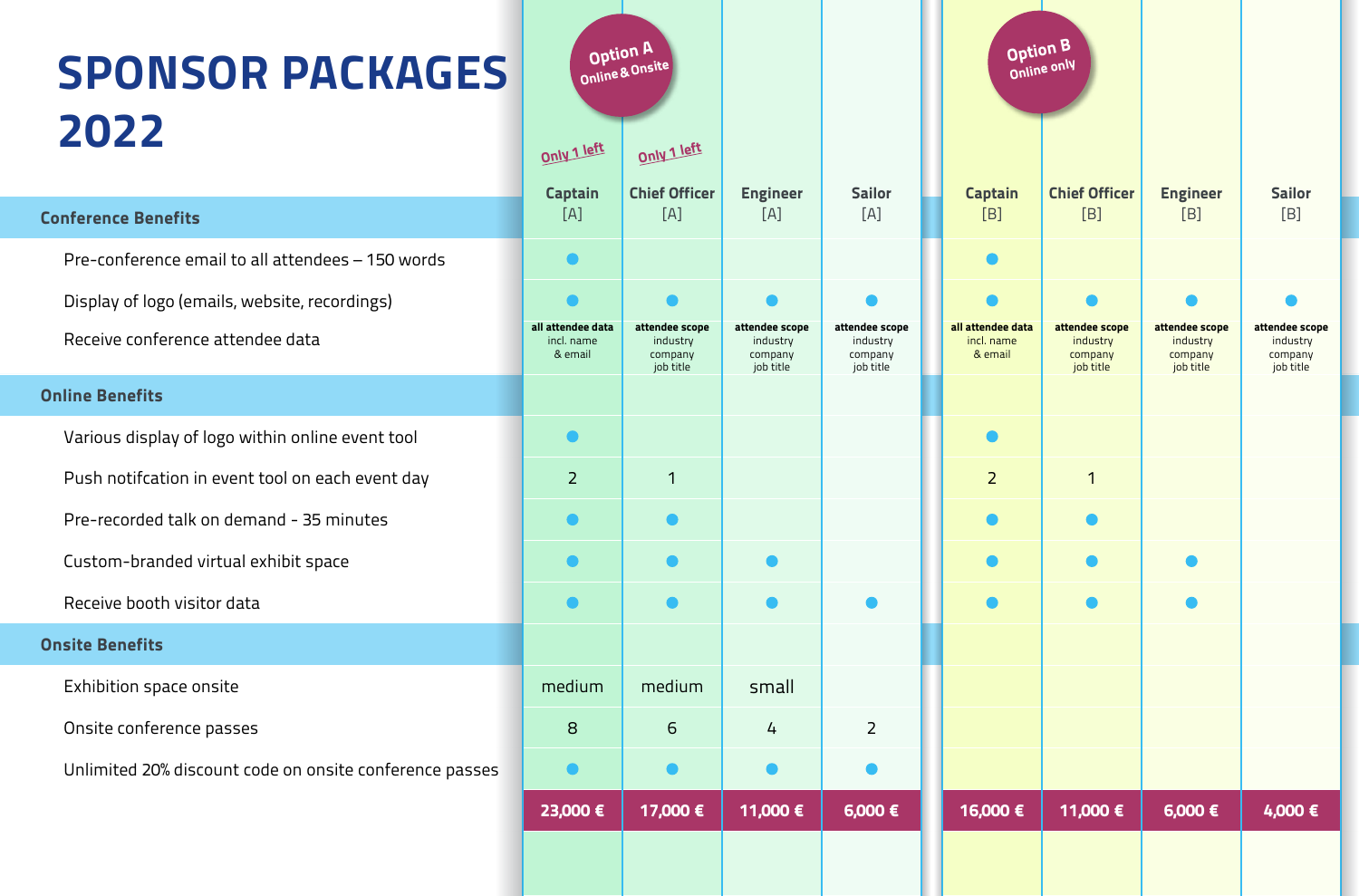# **2022 BRAND AWARENESS OPPORTUNITIES**



## **You are interested?**

Let us know and we'll discuss your options and the pricing.